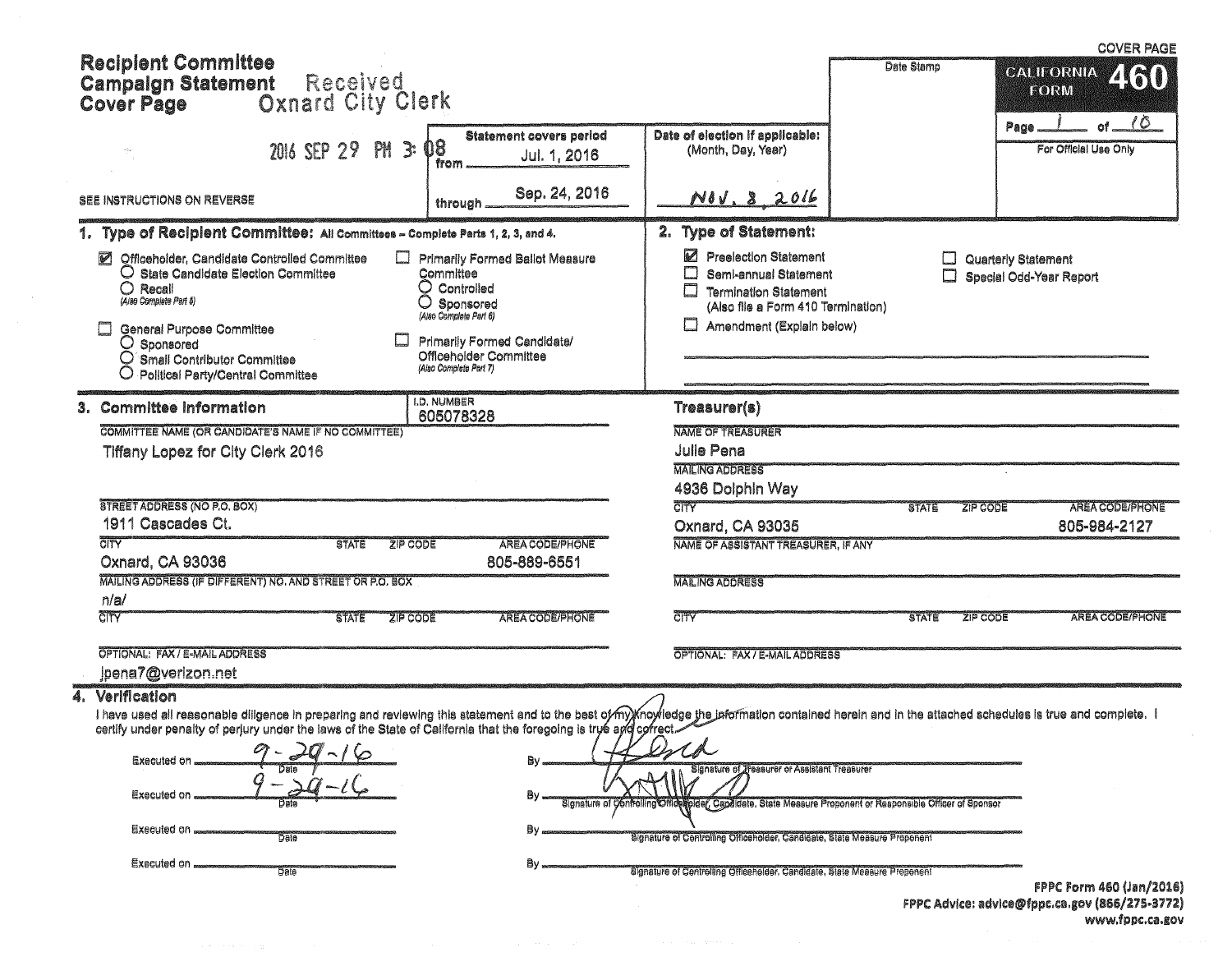#### **COVER PAGE - PART 2**



#### Officeholder or Candidate Controlled Committee 5.

|  |  |  | NAME OF OFFICEHOLDER OR CANDIDATE |  |
|--|--|--|-----------------------------------|--|
|  |  |  |                                   |  |

| Tiffany Lopez |  |
|---------------|--|
|---------------|--|

OFFICE SOUGHT OR HELD (INCLUDE LOCATION AND DISTRICT NUMBER IF APPLICABLE)

### **City Clerk**

RESIDENTIAL/BUSINESS ADDRESS (NO. AND STREET) CITY **STATE**  $\overline{Z|P}$ 

1911 Cascades Ct., Oxnard, CA93036

Related Committees Not included in this Statement: List any committees not included in this statement that are controlled by you or are primarily formed to receive contributions or make expenditures on behalf of your candidacy.

| <b>COMMITTEE NAME</b>    |                              |          | I.D. NUMBER        |                              |
|--------------------------|------------------------------|----------|--------------------|------------------------------|
|                          |                              |          |                    |                              |
| <b>NAME OF TREASURER</b> |                              |          |                    | <b>CONTROLLED COMMITTEE?</b> |
|                          |                              |          | YES                | NO                           |
| <b>COMMITTEE ADDRESS</b> | STREET ADDRESS (NO P.O. BOX) |          |                    |                              |
|                          |                              |          |                    |                              |
| CITY                     | <b>STATE</b>                 | ZIP CODE |                    | <b>AREA CODE/PHONE</b>       |
|                          |                              |          |                    |                              |
| COMMITTEE NAME           |                              |          | <b>I.D. NUMBER</b> |                              |
|                          |                              |          |                    |                              |
|                          |                              |          |                    |                              |
| <b>NAME OF TREASURER</b> |                              |          |                    | CONTROLLED COMMITTEE?        |
|                          |                              |          | <b>YES</b>         | NO                           |
| <b>COMMITTEE ADDRESS</b> | STREET ADDRESS (NO P.O. BOX) |          |                    |                              |
|                          |                              |          |                    |                              |
| CITY                     | <b>STATE</b>                 | ZIP CODE |                    | <b>AREA CODE/PHONE</b>       |

## 6. Primarily Formed Ballot Measure Committee

| http://www.analysis.com/www.analysis.com/www.analysis.com/www.analysis.com/www.analysis.com/www.analysis.com/w |  |  |  |
|----------------------------------------------------------------------------------------------------------------|--|--|--|
|                                                                                                                |  |  |  |
| NAME OF BALLOT MEASURE                                                                                         |  |  |  |
|                                                                                                                |  |  |  |
|                                                                                                                |  |  |  |

| TRAINING (2004) 2007 2017 12:30 AU 10:30 AU 10:30 AU 10:30 AU 10:30 AU 10:30 AU 10:30 AU 10:30 AU 10:30 AU 10:<br><b>BALLOT NO. OR LETTER</b> | <b>JURISDICTION</b> | www.holderstate.com/common-security/www.screen.com/common/common/common/common/common/common/common-security/www.screen.com<br><b>SUPPORT</b><br>borse.<br><b>PERSONAL</b><br><b>OPPOSE</b><br>نسسا |
|-----------------------------------------------------------------------------------------------------------------------------------------------|---------------------|-----------------------------------------------------------------------------------------------------------------------------------------------------------------------------------------------------|
|                                                                                                                                               |                     |                                                                                                                                                                                                     |

identify the controlling officeholder, candidate, or state measure proponent, if any.

NAME OF OFFICEHOLDER, CANDIDATE, OR PROPONENT

| <b><i><u>CONTRACTORS</u></i></b><br>OFFICE SOUGHT OR HELD | DISTRICT NO. IF ANY |  |
|-----------------------------------------------------------|---------------------|--|
|                                                           |                     |  |

7. Primarlly Formed Candidate/Officeholder Committee List names of officeholder(s) or candidate(s) for which this committee is primarily formed.

| NAME OF OFFICEHOLDER OR CANDIDATE | OFFICE SOUGHT OR HELD | <b>SUPPORT</b><br><b>OPPOSE</b>      |
|-----------------------------------|-----------------------|--------------------------------------|
| NAME OF OFFICEHOLDER OR CANDIDATE | OFFICE SOUGHT OR HELD | <b>SUPPORT</b><br>F<br><b>OPPOSE</b> |
| NAME OF OFFICEHOLDER OR CANDIDATE | OFFICE SOUGHT OR HELD | <b>SUPPORT</b><br><b>OPPOSE</b>      |
| NAME OF OFFICEHOLDER OR CANDIDATE | OFFICE SOUGHT OR HELD | <b>SUPPORT</b><br>⊨<br>OPPOSE        |

Attach continuation sheets if necessary

**PPPC Form 460 (January/05)** FPPC Toll-Free Helpline: 866/ASK-FPPC (866/275-3772) State of California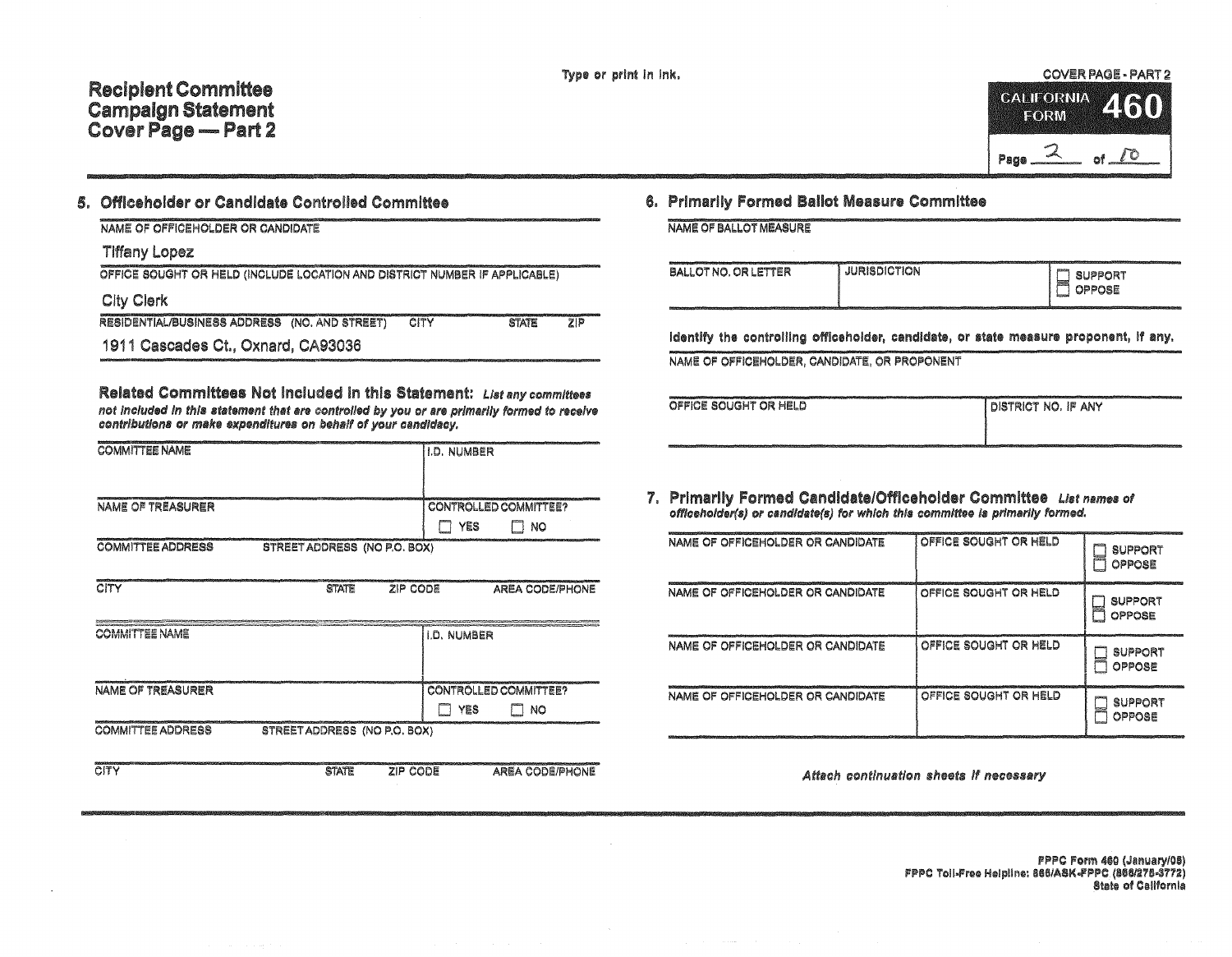| <b>Campaign Disclosure Statement</b>                                  |    | Amounts may be rounded                                     |                |                                                                                                |           |                                        | <b>SUMMARY PAGE</b>                                                                  |
|-----------------------------------------------------------------------|----|------------------------------------------------------------|----------------|------------------------------------------------------------------------------------------------|-----------|----------------------------------------|--------------------------------------------------------------------------------------|
| <b>Summary Page</b>                                                   |    | to whole dollars.<br>from.                                 |                |                                                                                                |           | Statement covers period<br>Jul 1, 2016 | <b>GALIFORNIA</b><br>2130<br>HORM                                                    |
| SEE INSTRUCTIONS ON REVERSE                                           |    |                                                            |                |                                                                                                | through   | Sep 24, 2016                           | $\tilde{\mathbf{z}}$<br>of $\sqrt{0}$<br>Page_                                       |
| NAME OF FILER                                                         |    |                                                            |                |                                                                                                |           |                                        | <b>I.D. NUMBER</b>                                                                   |
| <b>Tiffany Lopez</b>                                                  |    |                                                            |                |                                                                                                |           |                                        | 605078328                                                                            |
| <b>Contributions Received</b>                                         |    | Column A<br>TOTAL THIS PERIOD<br>(FROM ATTACHED SCHEDULES) |                | Column B<br>CALENDAR YEAR<br>TOTAL TO DATE                                                     |           |                                        | <b>Calendar Year Summary for Candidates</b><br>Running in Both the State Primary and |
|                                                                       |    | 13,028.00                                                  |                |                                                                                                | 13,028.00 | <b>General Elections</b>               |                                                                                      |
|                                                                       |    | $-()$ -                                                    |                |                                                                                                | $-0-$     |                                        | 1/1 through 6/30<br>7/1 to Date                                                      |
|                                                                       |    | 13,028.00                                                  |                |                                                                                                | 13,028.00 | 20. Contributions<br>Received          |                                                                                      |
|                                                                       |    | $-0-$                                                      |                |                                                                                                | -0-       | 21. Expenditures                       |                                                                                      |
| 5.                                                                    |    | 13,028.00                                                  |                |                                                                                                | 13,028.00 | Made                                   | $\frac{1}{2}$                                                                        |
| <b>Expenditures Made</b>                                              |    |                                                            |                |                                                                                                |           |                                        | <b>Expenditure Limit Summary for State</b>                                           |
|                                                                       |    | 7008.00                                                    | $\mathfrak{L}$ | the contract of the contract of the contract of                                                |           | Candidates                             |                                                                                      |
|                                                                       |    | $-0-$                                                      |                |                                                                                                |           |                                        |                                                                                      |
|                                                                       |    | 7008.00                                                    |                | $\sim$                                                                                         |           |                                        | 22. Cumulative Expenditures Made*<br>(If Subject to Voluntary Expenditure Limit)     |
|                                                                       |    | 268.00                                                     |                |                                                                                                |           | Date of Election                       | Total to Date                                                                        |
|                                                                       |    |                                                            |                |                                                                                                |           | (mm/dd/yy)                             |                                                                                      |
|                                                                       |    | 7276.00                                                    | $\mathcal{S}$  |                                                                                                |           |                                        |                                                                                      |
| <b>Current Cash Statement</b>                                         |    |                                                            |                |                                                                                                |           |                                        |                                                                                      |
| 12. Beginning Cash Balance  Previous Summary Page, Line 16 \$         |    | $-0-$                                                      |                | To calculate Column B,                                                                         |           |                                        |                                                                                      |
|                                                                       |    | 13,028.00                                                  |                | add amounts in Column                                                                          |           |                                        |                                                                                      |
|                                                                       |    | $-0-$                                                      |                | A to the corresponding<br>amounts from Column B                                                |           | reported in Column B.                  | *Amounts in this section may be different from amounts                               |
|                                                                       |    | 7008.00                                                    |                | of your last report. Some<br>amounts in Column A may                                           |           |                                        |                                                                                      |
| 16. ENDING CASH BALANCE Add Lines 12 + 13 + 14, then subtract Line 15 | S  | 6020.00                                                    |                | be negative figures that                                                                       |           |                                        |                                                                                      |
| If this is a termination statement. Line 16 must be zero.             |    |                                                            |                | should be subtracted from<br>previous period amounts. If                                       |           |                                        |                                                                                      |
|                                                                       |    | -0-                                                        |                | this is the first report being<br>filed for this calendar year,<br>only carry over the amounts |           |                                        |                                                                                      |
| <b>Cash Equivalents and Outstanding Debts</b>                         |    |                                                            |                | from Lines 2, 7, and 9 (if<br>any).                                                            |           |                                        |                                                                                      |
|                                                                       | -5 | -0-                                                        |                |                                                                                                |           |                                        |                                                                                      |
|                                                                       | -S | 268.00                                                     |                |                                                                                                |           |                                        | FPPC Form 460 (Jan/2016)                                                             |
|                                                                       |    |                                                            |                |                                                                                                |           |                                        | FPPC Advice: advice@fppc.ca.gov (866/275-3772)                                       |

FPPC Advice: advice@fppc.ca.gov (866/275-3772) www.fppc.ca.gov

 $\mathcal{L}^{\text{max}}_{\text{max}}$  and  $\mathcal{L}^{\text{max}}_{\text{max}}$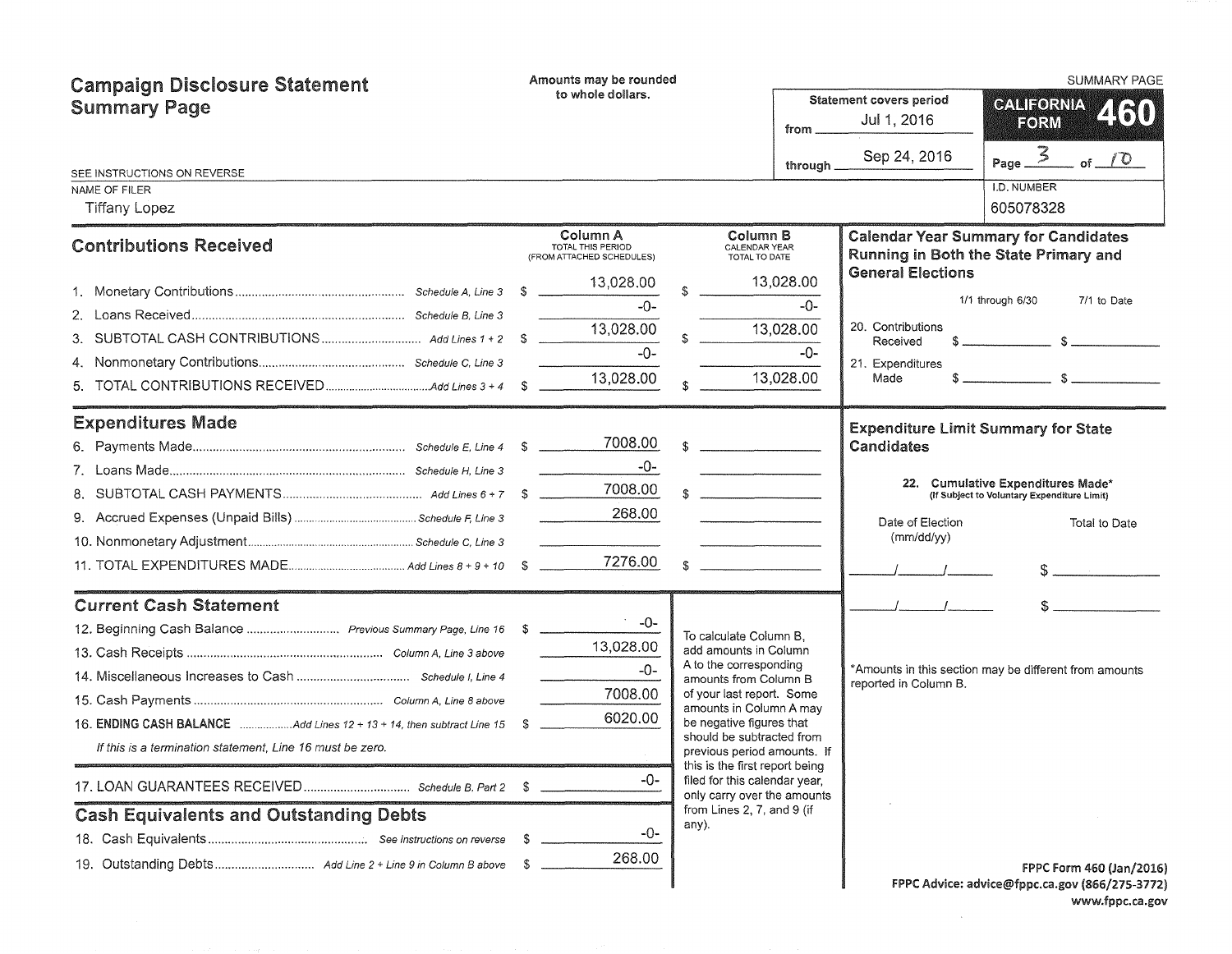**Schedule A** Amounts may be rounded SCHEDULE A to whole dollars. **Monetary Contributions Received Statement covers period** CALIFORNIA 2180 Jul. 1, 2016 FORM from Page  $4 - 01$  10 Sep. 24, 2016 through SEE INSTRUCTIONS ON REVERSE NAME OF FILER **I.D. NUMBER** Tiffany Lepez  $105078328$ **AMOUNT CUMULATIVE TO DATE** PER ELECTION IF AN INDIVIDUAL, ENTER FULL NAME, STREET ADDRESS AND ZIP CODE OF CONTRIBUTOR **CONTRIBUTOR** DATE RECEIVED THIS CALENDAR YEAR **TO DATE** OCCUPATION AND EMPLOYER (IF COMMITTEE, ALSO ENTER I.D. NUMBER) RECEIVED CODE \* (IF BELF-EMPLOYED, ENTER NAME PERIOD (IF REQUIRED) (JAN. 1 - DEC. 31) OF BUSINESS) **ZIND** Alhell Miranda Realtor- Keller Williams  $\Box$ COM  $9 - 11 - 16$ 4953 Dunes Street 150.00 150.00  $\overline{D}$  OTH 30700 Russel Ranch Oxnard, CA, 93035 Westlake Village, CA  $\Box$ PTY  $\overline{\Box}$ scc Gregory Gereta Ramirez **DIND** Self Employed Attorney  $\Box$ COM  $9 - 11 - 16$ 350.00 3140 Strathmore 350.00 3140 Strathmore Потн Ventura, CA 93003  $DPTY$ Ventura, CA 93003  $\overline{\Box}$  scc **DIND** Tony Dela Torre Lender- New American **Псом**  $9 - 11 - 16$ 100.00 100.00 230 Lobella 1000 Town Center #300 **Потн** Oxnard, CA 93036 Oxnard, CA 93036  $\square$ PTY  $\square$  scc **ZIND Elizabeth Plascencia** Director - Lazar Company **D** COM  $9 - 11 - 16$ 1031 Corte Barroso 150.00 150.00 200 S. A Street Потн Camarillo, CA 93010 Oxnard, CA 9330 **OPTY**  $\bar{\Box}$ scc Chris Ehrman **ZIND** Law Enforcement - DMV  $\Box$  COM 317 Corsicana Dr.  $9 - 11 - 16$ 100.00 100.00 4260 Market  $\overline{\Box}$  OTH Oxnard, CA 93036 Ventura, CA 93004  $\Box$ PTY  $\Box$ scc **SUBTOTAL \$** 850.00 **Schedule A Summary** \*Contributor Codes 1. Amount received this period - itemized monetary contributions. IND - Individual (include all Schedule A subtotals.) (include all Schedule A subtotals.) (include all Schedule A subtotals.) ( $1850$ <br>2. Amount received this period – unitemized monetary contributions of less than \$100 .................... **COM - Recipient Committee** (other than PTY or SCC) OTH - Other (e.g., business entity) PTY - Political Party SCC - Small Contributor Committee

3. Total monetary contributions received this period. 

FPPC Form 460 (Jan/2016) FPPC Advice: advice@fppc.ca.gov (866/275-3772) www.fppc.ca.gov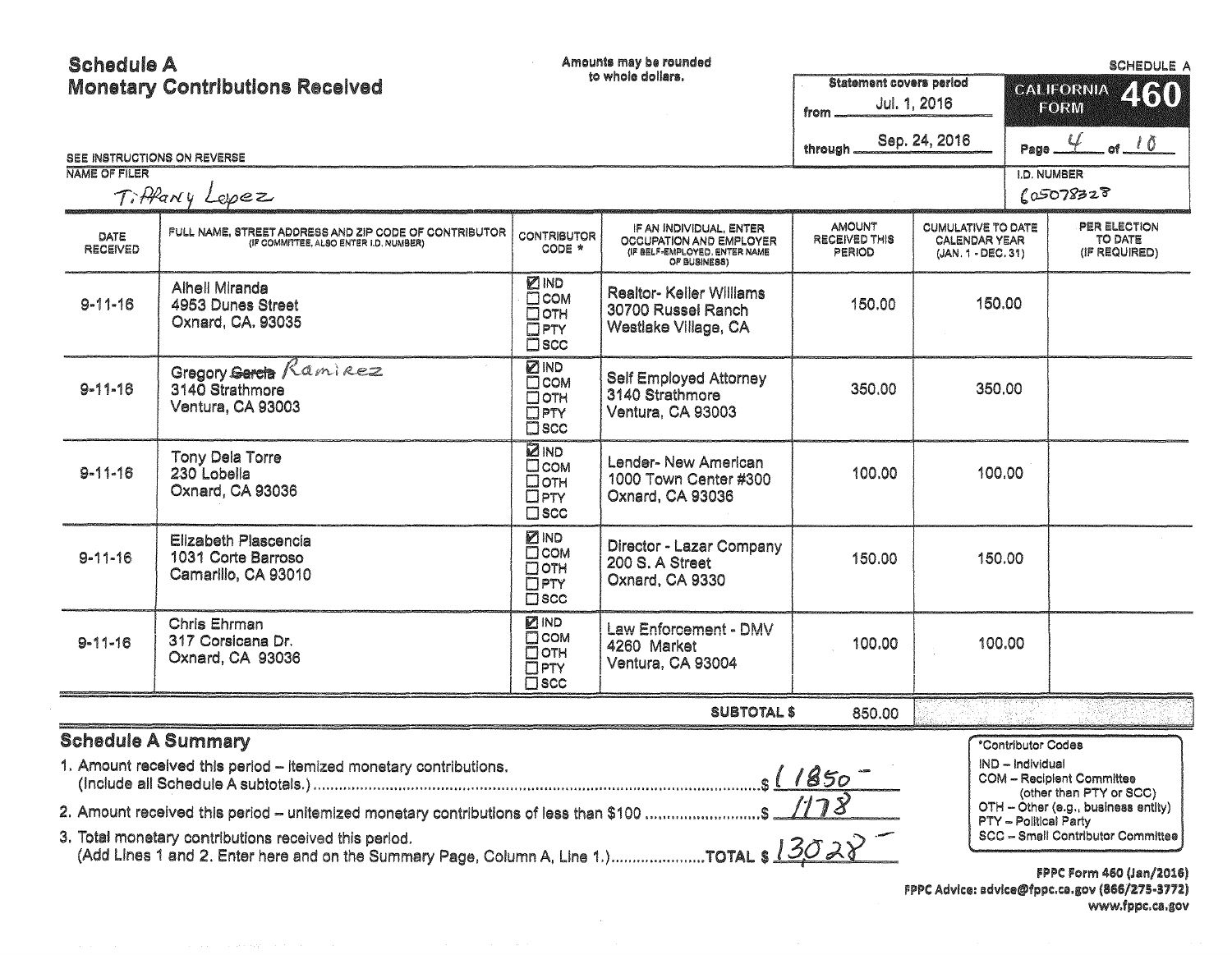| <b>NAME OF FILER</b><br>Tiffany Lopez | <b>Schedule A (Continuation Sheet)</b><br><b>Monetary Contributions Received</b>             | Amounts may be rounded<br>to whole dollars.                                                          |                                                                                                            | <b>Statement covers period</b><br>from<br>through | Jul. 1, 2016<br>Sep. 24, 2016                                           | <b>TORM</b><br><b>T.D. NUMBER</b><br>605078328 | SCHEDULE A (CONT.)<br><b>CALIFORNIA</b><br>460<br>Page $5$ of $10$ |
|---------------------------------------|----------------------------------------------------------------------------------------------|------------------------------------------------------------------------------------------------------|------------------------------------------------------------------------------------------------------------|---------------------------------------------------|-------------------------------------------------------------------------|------------------------------------------------|--------------------------------------------------------------------|
| DATE<br>RECEIVED                      | FULL NAME, STREET ADDRESS AND ZIP CODE OF CONTRIBUTOR (IF COMMITTEE, ALSO ENTER I.D. NUMBER) | <b>CONTRIBUTOR</b><br>CODE *                                                                         | IF AN INDIVIDUAL, ENTER<br><b>OCCUPATION AND EMPLOYER</b><br>(IF SELF-EMPLOYED, ENTER NAME<br>OF BUSINESS) | <b>AMOUNT</b><br><b>RECEIVED THIS</b><br>PERIOD   | <b>CUMULATIVE TO DATE</b><br><b>CALENDAR YEAR</b><br>(JAN. 1 - DEC. 31) |                                                | <b>PER ELECTION</b><br>TO DATE<br>(IF REQUIRED)                    |
| $9 - 11 - 16$                         | George Lopez<br>1444 Fathom<br>Oxnard, CA 93035                                              | <b>ZIND</b><br>$\overline{\Box}$ COM<br>□отн<br>OPTY<br>$\bar{\Box}$ scc                             | Retired                                                                                                    | 100.00                                            | 100.00                                                                  |                                                |                                                                    |
| $9 - 11 - 16$                         | Sal Gonzalez<br>PO Box 52512<br>Oxnard, CA 93031                                             | <b>ZIND</b><br>$\overline{\Box}$ COM<br>$\overline{\Box}$ OTH<br>$\Box$ PTY<br>$\overline{\Box}$ scc | Retired                                                                                                    | 100.00                                            | 100,00                                                                  |                                                |                                                                    |
| $9 - 11 - 16$                         | <b>Charles Covarrublas</b><br>416 Glenwood Dr<br>Oxnard, CA 93033                            | <b>ZIND</b><br><b>COM</b><br>$\Box$ OTH<br>$\Box$ PTY<br>$\square$ scc                               | <b>Self-Alert Real Estate</b><br>310 4th Street<br>Oxnard, CA 93030                                        | 100,00                                            | 100.00                                                                  |                                                |                                                                    |
| $9 - 11 - 16$                         | <b>Testas</b><br>3054 Dwight Ave.<br>Camarillo, CA 93010                                     | <b>ZIND</b><br>Осом<br>□отн<br>$\Box$ PTY<br>$\square$ scc                                           | Consultant-Frontier<br>Communications<br>Westlake Village, CA,                                             | 100.00                                            | 100.00                                                                  |                                                |                                                                    |
| $9 - 14 - 16$                         | Laborers Int Union Local #585<br>21 S. Dos Caminos Ave.<br>Ventura, CA 93003                 | $\square$ IND<br>$\square$ COM<br>⊠отн<br>OPTY<br>$\square$ scc                                      | Laborers Union                                                                                             | 250.00                                            | 250.00                                                                  |                                                |                                                                    |
|                                       |                                                                                              |                                                                                                      | <b>SUBTOTAL \$</b>                                                                                         | 650.00                                            |                                                                         |                                                |                                                                    |

\*Contributor Codes IND - Individual **COM - Recipient Committee** (other than PTY or SCC)<br>
OTH – Other (e.g., business entity)<br>
PTY – Political Party<br>
SCC – Small Contributor Committee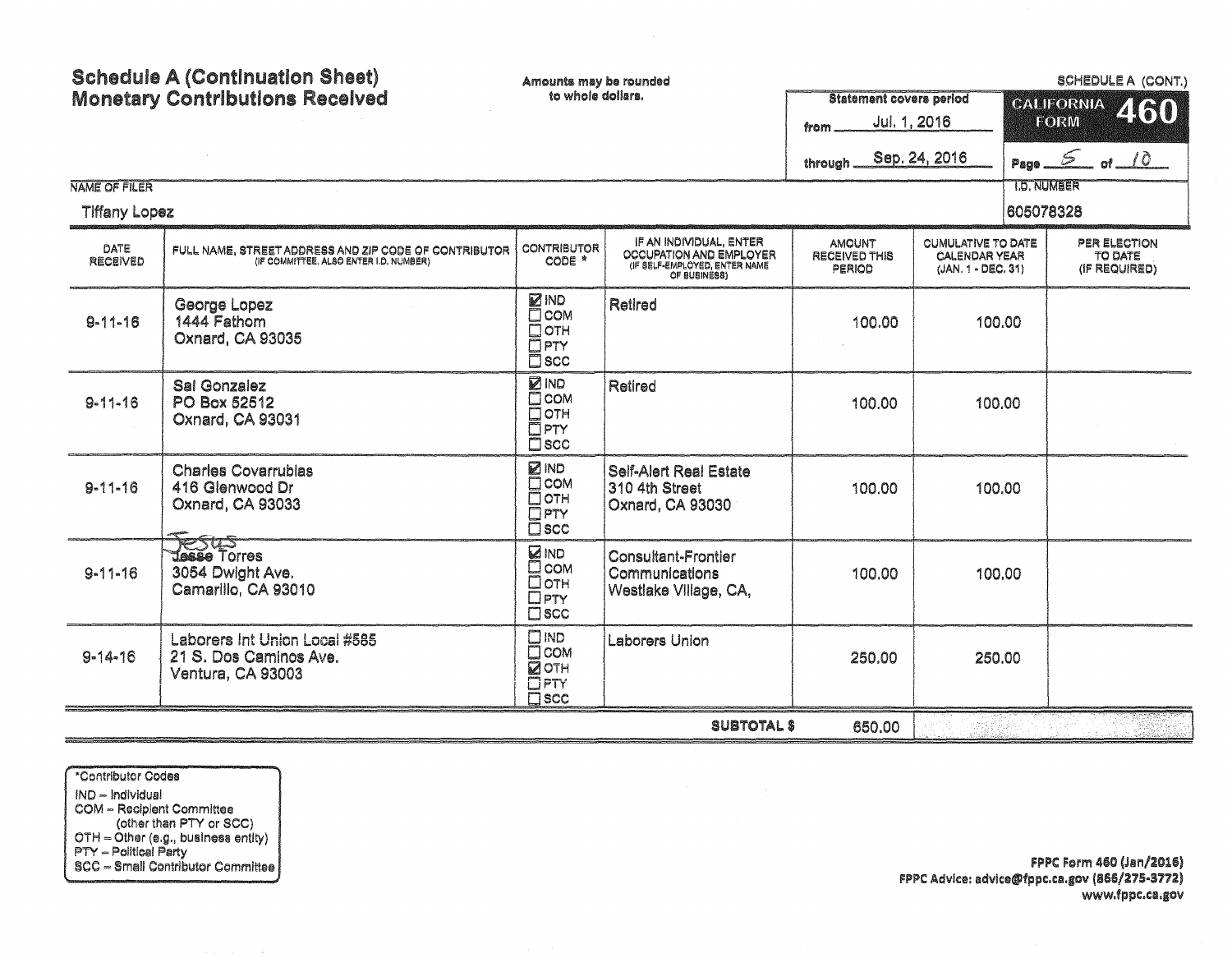| <b>NAME OF FILER</b><br><b>Tiffany Lopez</b> | <b>Schedule A (Continuation Sheet)</b><br><b>Monetary Contributions Received</b>                | Amounts may be rounded<br>to whole dollars.                                       |                                                                                                     | <b>Statement covers period</b><br>Jul. 1, 2016<br>from<br>through. | Sep. 24, 2016                                                           | <b>1.D. NUMBER</b><br>605078328 | <b>SCHEDULE A (CONT.)</b><br><b>CALIFORNIA</b><br>460<br>FORM<br>Page $6 - 10$ |  |
|----------------------------------------------|-------------------------------------------------------------------------------------------------|-----------------------------------------------------------------------------------|-----------------------------------------------------------------------------------------------------|--------------------------------------------------------------------|-------------------------------------------------------------------------|---------------------------------|--------------------------------------------------------------------------------|--|
| DATE<br><b>RECEIVED</b>                      | FULL NAME, STREET ADDRESS AND ZIP CODE OF CONTRIBUTOR<br>(IF COMMITTEE, ALSO ENTER I.D. NUMBER) | CONTRIBUTOR<br>CODE *                                                             | IF AN INDIVIDUAL, ENTER<br>OCCUPATION AND EMPLOYER<br>(IF SELF-EMPLOYED, ENTER NAME<br>OF BUSINESS) | <b>AMOUNT</b><br><b>RECEIVED THIS</b><br><b>PERIOD</b>             | <b>CUMULATIVE TO DATE</b><br><b>CALENDAR YEAR</b><br>(JAN. 1 - DEC. 31) |                                 | PER ELECTION<br>TO DATE<br>(IF REQUIRED)                                       |  |
| $8 - 22 - 16$                                | Manuel Lopez<br>1922 Cascades Ct<br>Oxnard, CA 93036                                            | <b>ZIND</b><br><b>O</b> com<br>$\bar{\Box}$ OTH<br>OPTY<br>$\square$ scc          | Retired                                                                                             | 10,000.00                                                          | 10,000.00                                                               |                                 |                                                                                |  |
| $9 - 22 - 16$                                | Steve Melgoza<br>2152 Paseo Isle<br>Oxnard, CA 93030                                            | <b>ZIND</b><br>Псом<br>$\Box$ OTH<br>$\square$ PTY<br>$\square$ scc               | <b>Restaurant Manager</b><br>Dominicks<br>Camarillo, CA 93012                                       | 250.00                                                             | 250,00                                                                  |                                 |                                                                                |  |
| $9 - 23 - 16$                                | Margie Borjon-Miller<br>3621 Nantucket Pkwy<br>Oxnard, CA 93035                                 | <b>ZIND</b><br>$\Box$ COM<br>$\overline{\Box}$ OTH<br>$\Box$ PTY<br>$\square$ scc | Retired                                                                                             | 100.00                                                             | 100.00                                                                  |                                 |                                                                                |  |
|                                              |                                                                                                 | $\square$ IND<br><b>D</b> COM<br>Потн<br>$\Box$ PTY<br>$\square$ scc              |                                                                                                     |                                                                    |                                                                         |                                 |                                                                                |  |
|                                              |                                                                                                 | $\square$ IND<br>$\Box$ COM<br>$\Box$ OTH<br>$\Box$ PTY<br>$\square$ scc          |                                                                                                     |                                                                    |                                                                         |                                 |                                                                                |  |
|                                              | <b>SUBTOTAL \$</b><br>10,350.00                                                                 |                                                                                   |                                                                                                     |                                                                    |                                                                         |                                 |                                                                                |  |

 $\sim$ 

\*Contributor Codes IND - Individual **COM - Recipient Committee** OCM - Helpierik Committee<br>
OTH - Other (e.g., business entity)<br>
PTY - Political Party<br>
SCC - Small Contributor Committee

 $\sim 10^{11}$  m  $^{-1}$ 

 $\mathcal{L}^{\text{max}}_{\text{max}}$  and  $\mathcal{L}^{\text{max}}_{\text{max}}$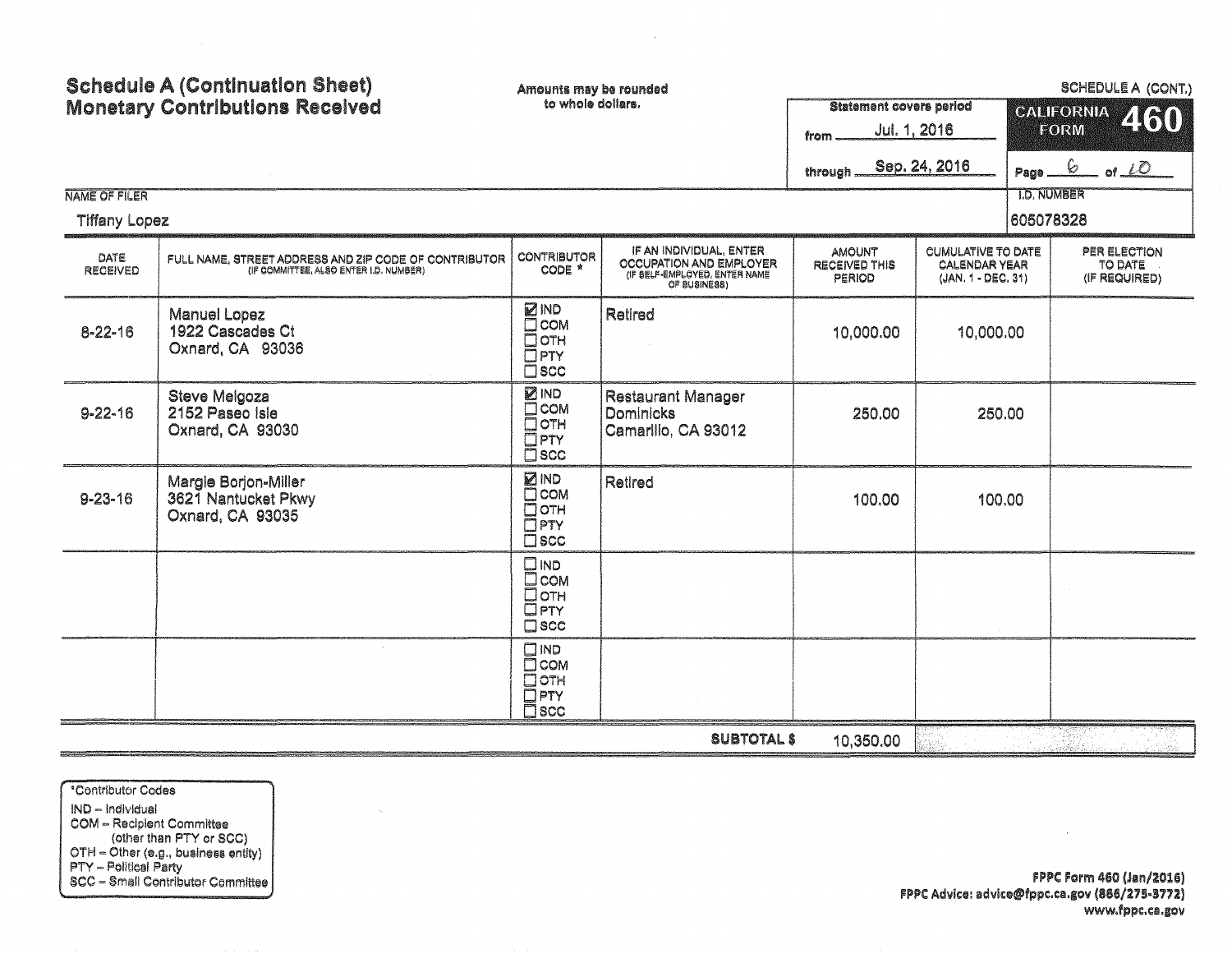| <b>Schedule E</b><br><b>Payments Made</b> | Amounts may be rounded<br>to whole dollars. | Statement covers period  | <b>SCHEDULE E</b><br>CALIFORNIA 460 |
|-------------------------------------------|---------------------------------------------|--------------------------|-------------------------------------|
|                                           |                                             | Jul 1, 2016<br>from      | FORM                                |
| SEE INSTRUCTIONS ON REVERSE               |                                             | Sep 24, 2016<br>through. | of $\ell$<br>Page $\Box$            |
| NAME OF FILER                             |                                             |                          | I.D. NUMBER                         |
| <b>Tiffany Lopez</b>                      |                                             |                          | 605078328                           |

### CODES: If one of the following codes accurately describes the payment, you may enter the code. Otherwise, describe the payment.

|      | CMP campaign paraphernalia/misc.                                  |     | MBR member communications                     | RAD radio airtime and production costs                        |
|------|-------------------------------------------------------------------|-----|-----------------------------------------------|---------------------------------------------------------------|
|      | CNS campaign consultants                                          |     | MTG meetings and appearances                  | RFD returned contributions                                    |
|      | CTB contribution (explain nonmonetary)*                           |     | OFC office expenses                           | SAL campaign workers' salaries                                |
|      | CVC civic donations                                               | PET | petition circulating                          | TEL t.v. or cable airtime and production costs                |
|      | FIL candidate filing/ballot fees                                  |     | PHO phone banks                               | TRC candidate travel, lodging, and meals                      |
|      | FND fundraising events                                            |     | POL polling and survey research               | TRS staff/spouse travel, lodging, and meals                   |
|      | IND independent expenditure supporting/opposing others (explain)* |     | POS postage, delivery and messenger services  | TSF transfer between committees of the same candidate/sponsor |
|      | LEG legal defense                                                 |     | PRO professional services (legal, accounting) | VOT voter registration                                        |
| LIT. | campaign literature and mailings                                  | PR1 | print ads                                     | WEB information technology costs (internet, e-mail)           |

| NAME AND ADDRESS OF PAYEE<br>(IF COMMITTEE, ALSO ENTER I.D. NUMBER)                                  | CODE          | OR<br>DESCRIPTION OF PAYMENT |                    | AMOUNT PAID |
|------------------------------------------------------------------------------------------------------|---------------|------------------------------|--------------------|-------------|
| <b>Estate Prints</b><br>1761 Califonria St. #103<br>Corona, CA 92881                                 | <b>CMP</b>    |                              |                    | 2250.00     |
| Villonova Prep School<br>12028 N. Ventura Ave.<br>Ojai, CA 93023                                     | CVC<br>$\sim$ |                              |                    | 250.00      |
| Home Depot<br>401 Esplanade<br>Oxnard, CA 93036                                                      | <b>CMP</b>    |                              |                    | 103.00      |
| * Payments that are contributions or independent expenditures must also be summarized on Schedule D. |               |                              | <b>SUBTOTAL \$</b> | 2603.       |

# Schedule E Summary

 $\qquad \qquad$ 

|                                                                                                                             | 2457.00 |
|-----------------------------------------------------------------------------------------------------------------------------|---------|
|                                                                                                                             |         |
| 4. Total payments made this period. (Add Lines 1, 2, and 3. Enter here and on the Summary Page, Column A, Line 6.) TOTAL \$ | 7008.00 |

FPPC Form 460 (Jan/2016) FPPC Advice: advice@fppc.ca.gov (866/275-3772) www.fppc.ca.gov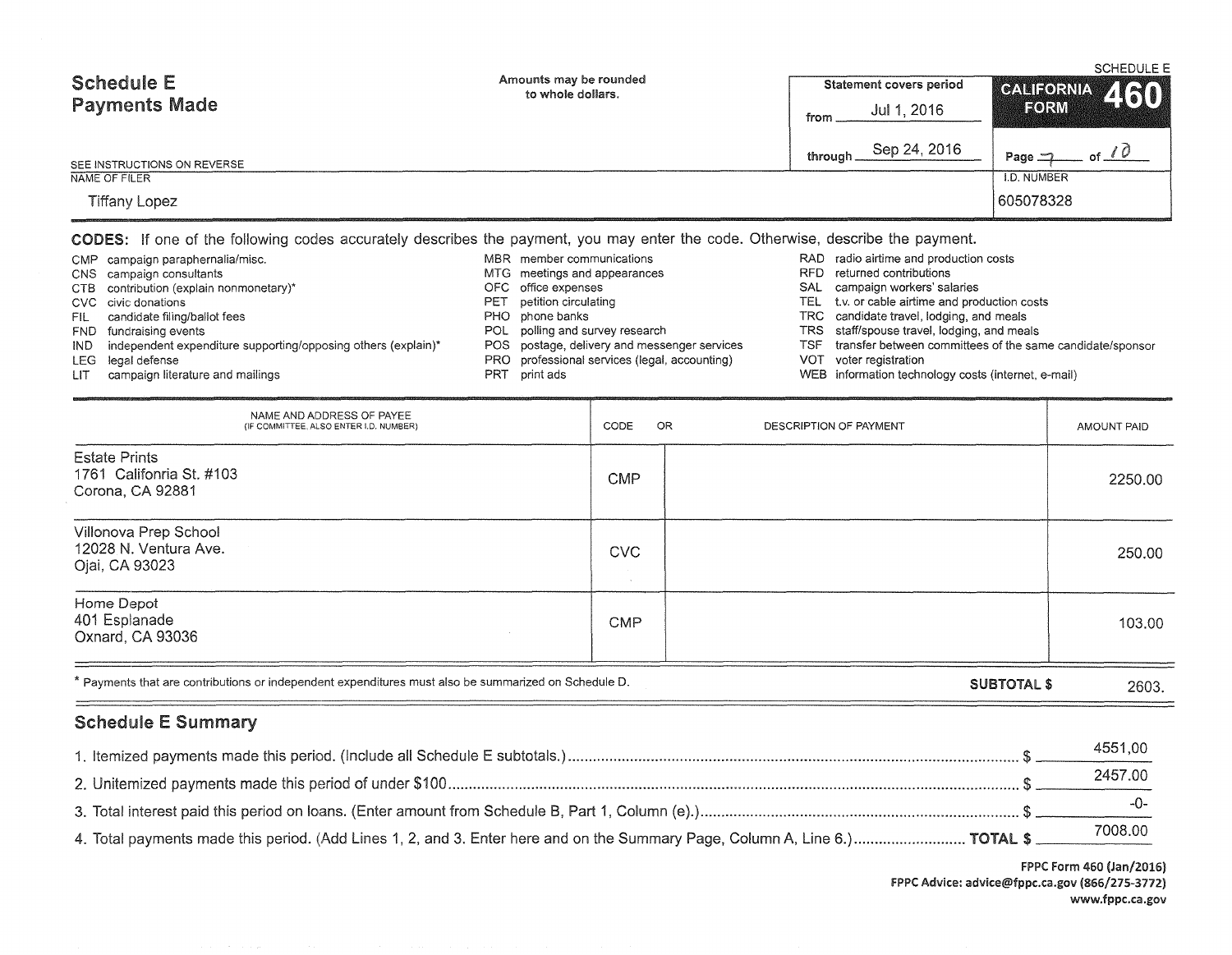| <b>Schedule E</b><br><i>(Continuation Sheet)</i><br><b>Payments Made</b>                                                                                                                                                                                                                                                                              | Amounts may be rounded<br>to whole dollars.                                                                                                                                                                                                                      |            |                                          | from                                                                | <b>Statement covers period</b><br>Jul. 1 2016<br>through Sep. 24, 2016                                                                                                                                                                                                                                                                                                    | FORM                              | <b>SCHEDULE E (CONT.)</b><br>CALIFORNIA 460<br>of $\angle \theta$ |
|-------------------------------------------------------------------------------------------------------------------------------------------------------------------------------------------------------------------------------------------------------------------------------------------------------------------------------------------------------|------------------------------------------------------------------------------------------------------------------------------------------------------------------------------------------------------------------------------------------------------------------|------------|------------------------------------------|---------------------------------------------------------------------|---------------------------------------------------------------------------------------------------------------------------------------------------------------------------------------------------------------------------------------------------------------------------------------------------------------------------------------------------------------------------|-----------------------------------|-------------------------------------------------------------------|
| SEE INSTRUCTIONS ON REVERSE<br><b>NAME OF FILER</b>                                                                                                                                                                                                                                                                                                   |                                                                                                                                                                                                                                                                  |            |                                          |                                                                     |                                                                                                                                                                                                                                                                                                                                                                           | Page $\chi$<br><b>I.D. NUMBER</b> |                                                                   |
| <b>Tiffany Lopez</b>                                                                                                                                                                                                                                                                                                                                  |                                                                                                                                                                                                                                                                  |            |                                          |                                                                     |                                                                                                                                                                                                                                                                                                                                                                           | 605078328                         |                                                                   |
| CODES: If one of the following codes accurately describes the payment, you may enter the code. Otherwise, describe the payment.                                                                                                                                                                                                                       |                                                                                                                                                                                                                                                                  |            |                                          |                                                                     |                                                                                                                                                                                                                                                                                                                                                                           |                                   |                                                                   |
| campaign paraphernalla/misc.<br>CMP.<br>CNS campaign consultants<br>contribution (explain nonmonetary)*<br>CTB<br>CVC civic donations<br>candidate filing/ballot fees<br>FIL<br>fundraising events<br>FND<br>independent expenditure supporting/opposing others (explain)*<br>IND.<br>legal defense<br>LEG<br>campaign literature and mailings<br>LIT | MBR member communications<br>meetings and appearances<br>MTG.<br>OFC<br>office expenses<br>petition circulating<br>PET<br>phone banks<br>PHO.<br>polling and survey research<br>POL<br>POS.<br>professional services (legal, accounting)<br>PRO<br>PRT print ads |            | postage, delivery and messenger services | <b>RFD</b><br>SAL<br>TEL<br>TRC.<br><b>TRS</b><br>TSF<br><b>VOT</b> | RAD radio airtime and production costs<br>returned contributions<br>campaign workers' salaries<br>t.v. or cable airtime and production costs<br>candidate travel, lodging, and meals<br>staff/spouse travel, lodging, and meals<br>transfer between committees of the same candidate/sponsor<br>voter registration<br>WEB Information technology costs (internet, e-mail) |                                   |                                                                   |
| NAME AND ADDRESS OF PAYEE<br>(IF COMMITTEE, ALSO ENTER I,D. NUMBER)                                                                                                                                                                                                                                                                                   |                                                                                                                                                                                                                                                                  | CODE       | OR                                       |                                                                     | DESCRIPTION OF PAYMENT                                                                                                                                                                                                                                                                                                                                                    |                                   | AMOUNT PAID                                                       |
| <b>Taylor Penny</b><br>1920 Cascades Ct<br>Oxnard, CA 93036                                                                                                                                                                                                                                                                                           |                                                                                                                                                                                                                                                                  | <b>TRS</b> |                                          |                                                                     |                                                                                                                                                                                                                                                                                                                                                                           |                                   | 200.00                                                            |
| <b>Julien Martinez</b><br><b>DBA Rod Brothers Entertainment</b><br>761 Aspen Dr., Oxnard, CA. 93036                                                                                                                                                                                                                                                   |                                                                                                                                                                                                                                                                  | <b>FND</b> |                                          |                                                                     |                                                                                                                                                                                                                                                                                                                                                                           |                                   | 300.00                                                            |
| Rodney Medina<br>920 Juneberry<br>Oxnard, CA. 93036                                                                                                                                                                                                                                                                                                   |                                                                                                                                                                                                                                                                  | LIT        |                                          |                                                                     |                                                                                                                                                                                                                                                                                                                                                                           |                                   | 723.00                                                            |
| Go Daddy<br>www.godaddy.com                                                                                                                                                                                                                                                                                                                           |                                                                                                                                                                                                                                                                  | <b>WEB</b> |                                          |                                                                     |                                                                                                                                                                                                                                                                                                                                                                           |                                   | 142.00                                                            |
| S J Studio<br>2200 Outlet Center Dr.<br>Oxnard, CA 93036                                                                                                                                                                                                                                                                                              |                                                                                                                                                                                                                                                                  | <b>TEL</b> | video                                    |                                                                     |                                                                                                                                                                                                                                                                                                                                                                           |                                   | 155.00                                                            |
| Payments that are contributions or independent expenditures must also be summarized on Schedule D.                                                                                                                                                                                                                                                    |                                                                                                                                                                                                                                                                  |            |                                          |                                                                     |                                                                                                                                                                                                                                                                                                                                                                           | <b>SUBTOTAL \$</b>                | 1520.00                                                           |

FPPC Form 460 (Jan/2016)<br>FPPC Advice: advice@fppc.ca.gov (866/275-3772)<br>www.fppc.ca.gov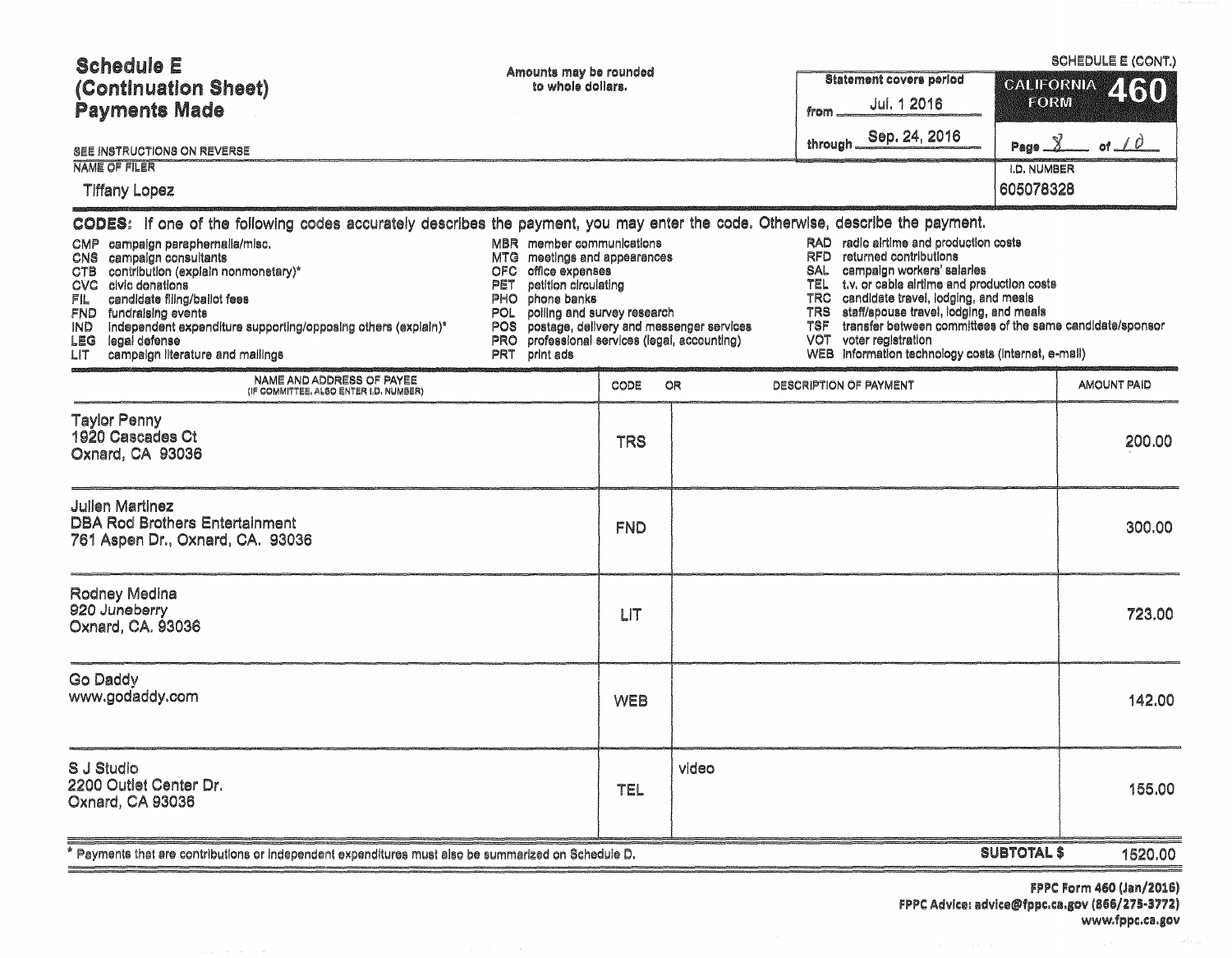| <b>Schedule E</b><br>(Continuation Sheet)<br><b>Payments Made</b>                                                                                                                                                                                                                                                                                                                                                                                                                                                                                          | Amounts may be rounded<br>to whole dollars. |            |                                                                                                                                                                                                                                                                                                                                                       | from                   | <b>Statement covers period</b><br>Jul 1, 2016<br>Sep 24, 2016 |                                                                                                                                                                                                           | SCHEDULE E (CONT.)<br>CALIFORNIA 460<br>FORM |  |
|------------------------------------------------------------------------------------------------------------------------------------------------------------------------------------------------------------------------------------------------------------------------------------------------------------------------------------------------------------------------------------------------------------------------------------------------------------------------------------------------------------------------------------------------------------|---------------------------------------------|------------|-------------------------------------------------------------------------------------------------------------------------------------------------------------------------------------------------------------------------------------------------------------------------------------------------------------------------------------------------------|------------------------|---------------------------------------------------------------|-----------------------------------------------------------------------------------------------------------------------------------------------------------------------------------------------------------|----------------------------------------------|--|
| SEE INSTRUCTIONS ON REVERSE                                                                                                                                                                                                                                                                                                                                                                                                                                                                                                                                |                                             |            |                                                                                                                                                                                                                                                                                                                                                       | through_               |                                                               | Page                                                                                                                                                                                                      | of $10$<br>9                                 |  |
| NAME OF FILER<br><b>Tiffany Lopez</b>                                                                                                                                                                                                                                                                                                                                                                                                                                                                                                                      |                                             |            |                                                                                                                                                                                                                                                                                                                                                       |                        |                                                               | I.D. NUMBER<br>605078328                                                                                                                                                                                  |                                              |  |
| CODES: If one of the following codes accurately describes the payment, you may enter the code. Otherwise, describe the payment.                                                                                                                                                                                                                                                                                                                                                                                                                            |                                             |            |                                                                                                                                                                                                                                                                                                                                                       |                        |                                                               |                                                                                                                                                                                                           |                                              |  |
| MBR member communications<br>CMP campaign paraphernalia/misc.<br>CNS campaign consultants<br>MTG meetings and appearances<br>contribution (explain nonmonetary)*<br>office expenses<br>OFC.<br>CTB.<br>civic donations<br>PET<br>petition circulating<br>CVC.<br>candidate filing/ballot fees<br>phone banks<br>PHO.<br>FIL.<br><b>POL</b><br>fundraising events<br>FND.<br>independent expenditure supporting/opposing others (explain)*<br>POS.<br>IND.<br>legal defense<br>PRO.<br>LEG.<br>campaign literature and mailings<br>PRT<br>print ads<br>LIT. |                                             |            | RAD radio airtime and production costs<br>returned contributions<br>RFD<br>SAL<br>campaign workers' salaries<br>TEL.<br>TRC.<br>candidate travel, lodging, and meals<br>polling and survey research<br><b>TRS</b><br>postage, delivery and messenger services<br><b>TSF</b><br>voter registration<br>professional services (legal, accounting)<br>VOT |                        |                                                               | t.v. or cable airtime and production costs<br>staff/spouse travel, lodging, and meals<br>transfer between committees of the same candidate/sponsor<br>WEB information technology costs (internet, e-mail) |                                              |  |
| NAME AND ADDRESS OF PAYEE<br>(IF COMMITTEE, ALSO ENTER I.D. NUMBER)                                                                                                                                                                                                                                                                                                                                                                                                                                                                                        |                                             | CODE       | OR                                                                                                                                                                                                                                                                                                                                                    | DESCRIPTION OF PAYMENT |                                                               |                                                                                                                                                                                                           | AMOUNT PAID                                  |  |
| <b>Oxnard Ambassadors</b><br>PO Box 50432<br>Oxnard, CA 93031                                                                                                                                                                                                                                                                                                                                                                                                                                                                                              |                                             | <b>CVC</b> |                                                                                                                                                                                                                                                                                                                                                       |                        |                                                               |                                                                                                                                                                                                           | 100.00                                       |  |
| Alma Organization<br>141 W. 5th St.<br>Oxnard, CA 93030                                                                                                                                                                                                                                                                                                                                                                                                                                                                                                    |                                             | <b>CVC</b> |                                                                                                                                                                                                                                                                                                                                                       |                        |                                                               |                                                                                                                                                                                                           | 100.00                                       |  |
| Aswell Trophy<br>235 N. Oxnard Blvd.<br>Oxnard, CA 93030                                                                                                                                                                                                                                                                                                                                                                                                                                                                                                   |                                             | <b>CMP</b> |                                                                                                                                                                                                                                                                                                                                                       |                        |                                                               |                                                                                                                                                                                                           | 228.00                                       |  |
|                                                                                                                                                                                                                                                                                                                                                                                                                                                                                                                                                            |                                             |            |                                                                                                                                                                                                                                                                                                                                                       |                        |                                                               |                                                                                                                                                                                                           |                                              |  |
|                                                                                                                                                                                                                                                                                                                                                                                                                                                                                                                                                            |                                             |            |                                                                                                                                                                                                                                                                                                                                                       |                        |                                                               |                                                                                                                                                                                                           |                                              |  |
| * Payments that are contributions or independent expenditures must also be summarized on Schedule D.                                                                                                                                                                                                                                                                                                                                                                                                                                                       |                                             |            |                                                                                                                                                                                                                                                                                                                                                       |                        |                                                               | <b>SUBTOTAL \$</b>                                                                                                                                                                                        | 428.00                                       |  |

FPPC Form 460 (Jan/2016) FPPC Advice: advice@fppc.ca.gov (866/275-3772) www.fppc.ca.gov